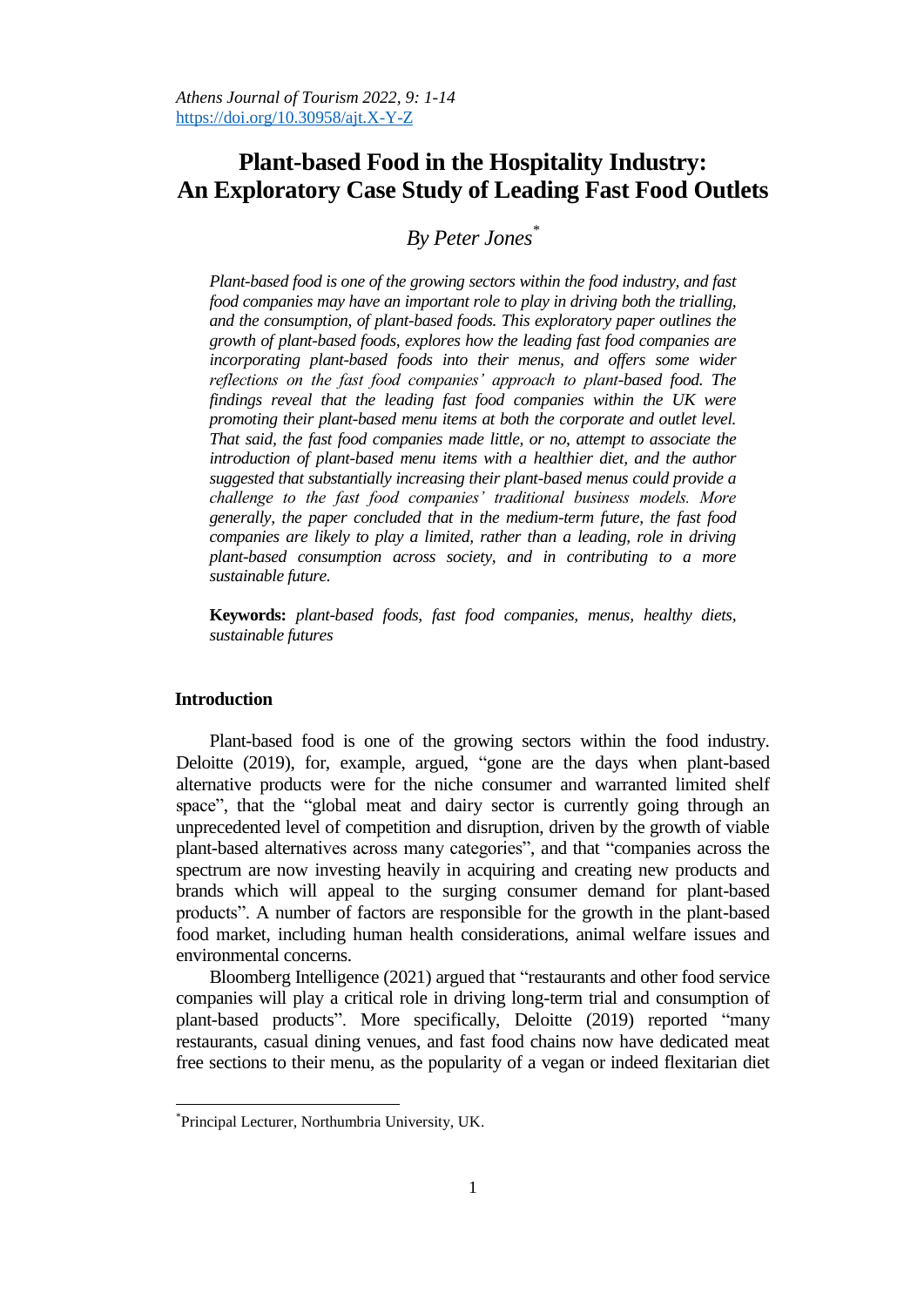continues to increase". With this in mind, this short exploratory paper outlines the growth of plant-based foods, explores how the leading fast food companies within the UK are incorporating plant-based foods into their menus and offers some wider reflections on the fast food companies' approach to plant-based food.

## **Plant-based Food**

The term plant-based was coined in 1980, by Colin Campbell, a medical research scientist, who was looking for "a word that had the same dietary connotations of the word vegan, without the animal advocacy associations" (Root the Future 2020). Plant-based foods are generally classified into fruits, vegetables, legumes, grains, nuts and seeds. However, defining plant-based food is not straightforward and, in some ways, consumers' understandings of the meaning of the term are still evolving. The British Standards Institute (2020a) suggested that "many foods are labelled as 100% plant-based without a consensus on how that label should be used".

In looking to answer the question "What does plant-based mean?", Clark (2021), writing under the banner of the Plant-Based Network, suggested

"it is having a focus on consuming foods that come from plants and other natural sources. It does not necessarily mean abstaining from meat or dairy entirely, but it does prioritize eating plants as the main source of nutrients and energy. It also encourages eating as little meat as possible, ideally no meat at all, although that is not mandatory".

In an attempt "to enable consumers to make informed choices", the British Institute (2020a) established "clear and simple criteria to define 100% plant-based food". Here the key components are that 100% plant-based foods "contain no ingredients from animals", but that they can contain "ingredients of neither plant nor animal origin, such as water or salt", and that the term applies "solely to ingredients, and not to production and/or manufacturing processes" (British Standards Institute 2020b).

The term plant-based is often used in association with the terms, vegetarian and vegan. While there is no single accepted definition of the term vegetarian, it is usually used to describe a person who does not eat meat, poultry, fish or shellfish, or any of the by-products of animal slaughter, while lacto-ovo-vegetarians include dairy products and eggs in their diet. A vegan does not eat any products of animal origin, and vegans do not eat any dairy products and eggs, and many of them do not eat honey, as well as avoiding animal-derived materials such as gelatine or vitamin D3 supplements. The term flexitarian is often used to describe people who still consume meat and dairy products but are looking to reduce their consumption levels.

At the same time, for Ostfeld (2017) "a plant-based diet consists of all minimally processed fruits, vegetables, whole grains, legumes, nuts and seeds, herbs, and spices and excludes all animal products, including red meat, poultry, fish, eggs, and dairy products". Jaske et al. (2019) suggested that "the concept of a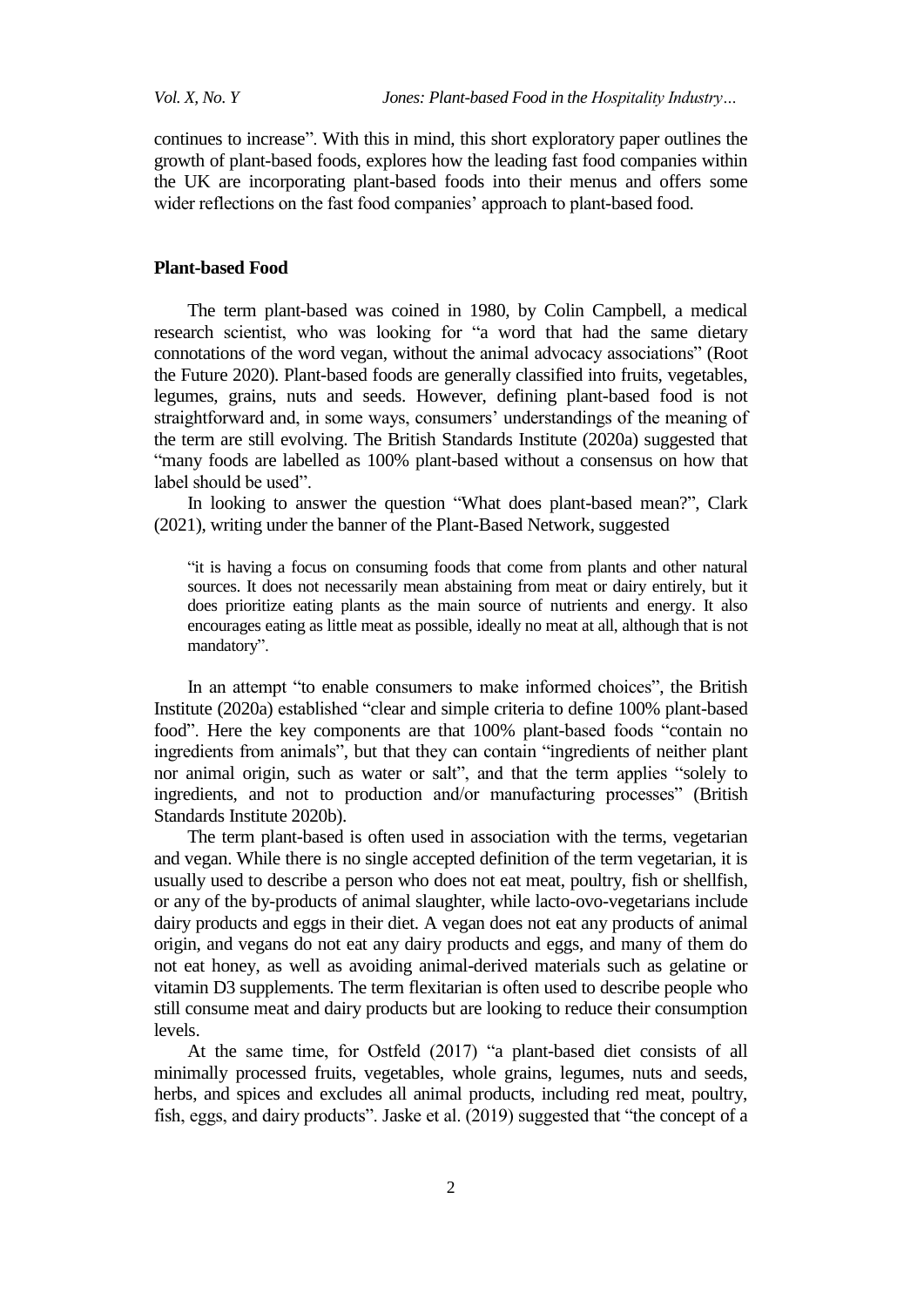plant-based diet can have various definitions in the scientific literature; from excluding all animal source foods to including only a greater intake of vegetables, fruit, fruit juices, cereals, and legumes, while also preserving the intake of fish, pork, and yoghurt". For the British Nutrition Foundation (2019) "plant-based diets are dietary patterns that have a greater emphasis on foods derived from plants", while Harvard Health (2021) suggested that "plant-based or plant-forward eating patterns focus on foods primarily from plants", but that "doesn't mean that you are vegetarian or vegan and never eat meat or dairy…..rather, you are proportionately choosing more of your foods from plant sources".

While recent years have witnessed an increase in the availability, and the popularity, of plant-based food, it is not a new phenomenon. Indeed, plant-based diets are traced back before recorded history, in that early humans ate a virtually exclusively plant-based diet before they began to hunt, transport and prepare animals for consumption. Some commentators have linked respect for all animal life to many early cultures and religions. Clark (2021), for example, identified "plant -based living" as a characteristic of Jainism as practised in India some 2, 500 years ago, and also linked it to Hinduism, Taoism and Buddhism during the same time period. In more modern times a number of vegetarian societies were formed in the UK in the nineteenth century and since then their underlying goal has been to promote abstaining from meat and from the by-products of animal slaughter. Charting the modern growth of plant-based foods is an elusive task, but the World Economic Forum (2019) estimated that the worldwide demand for plant-based protein has grown from some 70 million tonnes per annum in 1980, through 100 million tonnes in 2000, to 150 million tonnes in 2020.

While it is difficult to measure the total size of the market for plant-based food a number of estimates suggest that it is growing rapidly. Bloomberg Intelligence (2021), for example, reported that global sales of plant based dairy and meat alternatives reached \$29.4 billion in 2020, and that the market could increase to \$162 billion by 2030. Putting this figure into wider perspective, this will only constitute 5% of the total food market. The Good Food Institute (2022) reported that sales of plant-based products in the US, grew by over 25% in 2020-2021 to some \$7 billion, and that in 2020 plant-based food sales grew twice as fast as overall food sales. Within Europe, Statista (2021a) reported that during the period October 2019 to September 2020, sales of plant-based meat substitutes grew by 76% in Germany, 52% in Austria, 36% in the UK and 32% in Spain, though the corresponding figures for France and Italy were much lower at 9% and 1% respectively.

A number of forces are seen to be important in driving this market growth. Human health and well-being, and more specifically, the growing importance of the "health conscious consumer" Deloitte (2019), are seen as one of the major drivers. Here the growth of plant-based foods reflects growing concerns that the regular presence of red meat and processed meat in diets poses major health risks. Richi et al. (2015), for example, argued that evidence from the US and Europe, indicated that "the long-term consumption of increasing amounts of red meat, and particularly of processed meat, is associated with an increased risk of total mortality, cardiovascular disease, colorectal cancer and type 2 diabetes, in both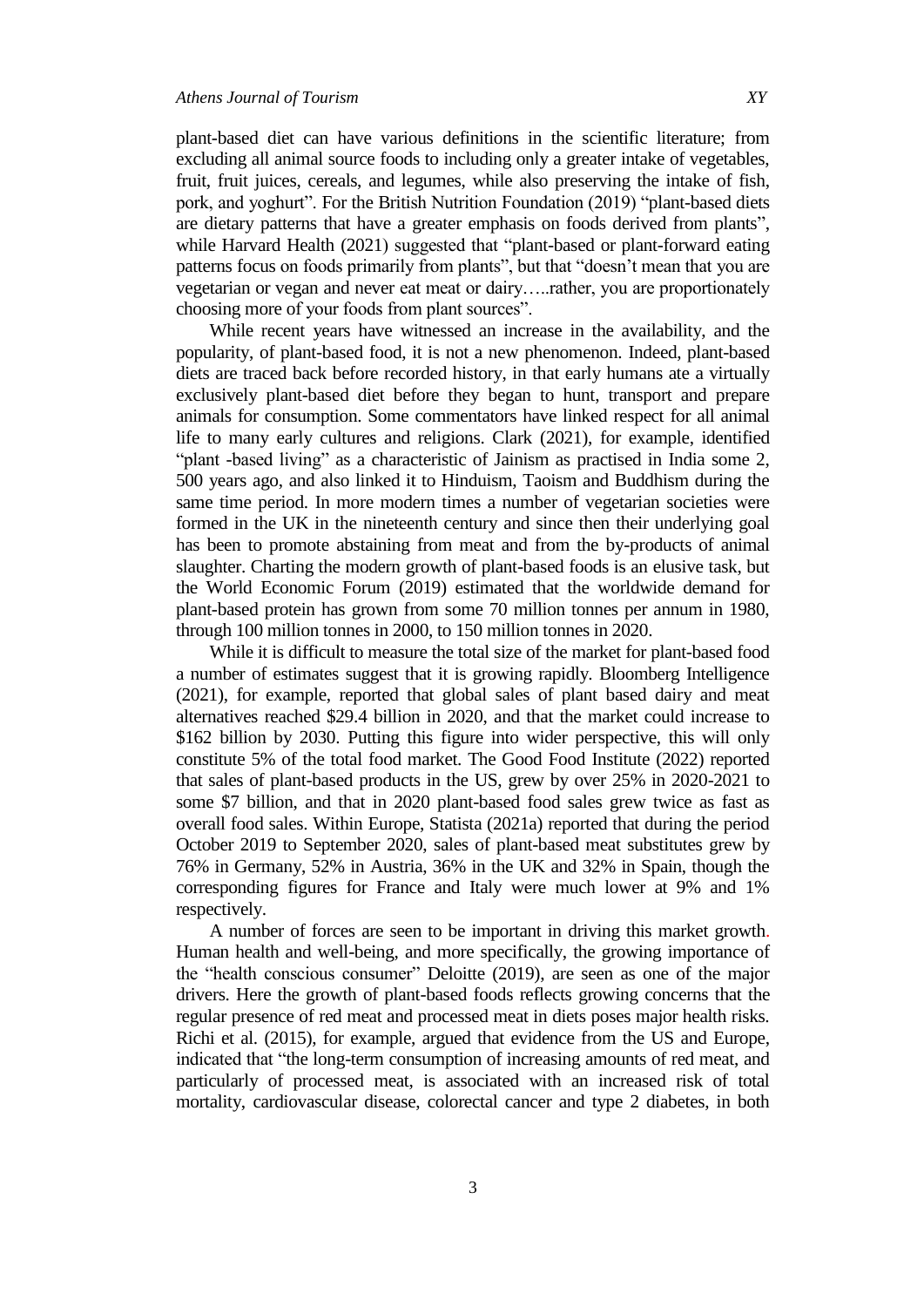men and women". More generally, plant-based diets are seen to assist in weight management and in promoting better overall health.

Growing concerns about animal welfare are also driving the growth of the plant-base food market. Essentially, the concept of animal welfare is concerned with how an animal is coping with the conditions in which it lives, and it is generally seen to include three elements, namely, an animals' normal biological functioning, its emotional state, and its ability to express normal behaviours. While animal welfare embraces a wide range of themes, including care for domestic pets, the exploitation of animals for commercial purposes, and animal experimentation in science and medical laboratories, it is the ways animals are treated in modern intensive agricultural production systems, that is the major issue driving growing consumer interest in plant-based foods. In addressing modern agricultural practices, Clark et al. (2016), for example, identified some of the damaging impacts of increased productivity on the welfare of farm animals and highlighted public concerns about such impacts. The Humane Society International (2022) claimed that "more than 80 billion land animals are killed for food globally every year often enduring unfulfilling lives of suffering - plus an untold number of aquatic animals".

A range of environmental concerns about meat and poultry production, are also seen to be important driving the increasing popularity of plant-based food. These concerns include the pollution of watercourses, deforestation, the loss of biodiversity, soil degradation, and greenhouse gas emissions, and ultimately many of these factors are seen to be contributing to climate change. Meat production causes greenhouse gas emissions, for example, through the release of methane as animals digest food, through the decay of animal manure, through nitrogen-based fertiliser use and through the deforestation to enable cattle farming. Ritchie and Roser (2021), for example, reported that beef herds are responsible for producing 99.48 kilograms of greenhouse gas emissions per kilogram of food product, with the corresponding figures for lamb and mutton, dairy herds, pig meat and poultry meat being 39.77, 33.3, 12.31, and 9.87 kilograms, respectively. At the same time, the corresponding figures for potatoes, bananas, peas, and rice are 0.46, 0.86, 0.98, and 4.45 kilograms, respectively.

Widening the both the range of ingredients and the product range of plantbased foods has also served to drive their market growth, and has offered consumers more choice and new flavours. Soy, oat coconut, almond rice, and hemp, for example, have been used to produce milk alternatives. At the same time, Bloomberg Intelligence (2021) suggested that "restaurants are an easy venue to try a plant-based meat or dairy product and can influence shopping for at-home consumption". More specifically, Bloomberg Intelligence (2021) argued that "large restaurant chains, including Starbucks, Burger King, Del Taco and Taco Bell have played a critical role in advertising menu items and driving customer interest and trial sales", and in exploring "how the plant-based trend found its roots in fast food", Volmer (2020) claimed that "as fast food brands capitalize on the growth of plant-based diets, they have the scale to take a growing movement mainstream".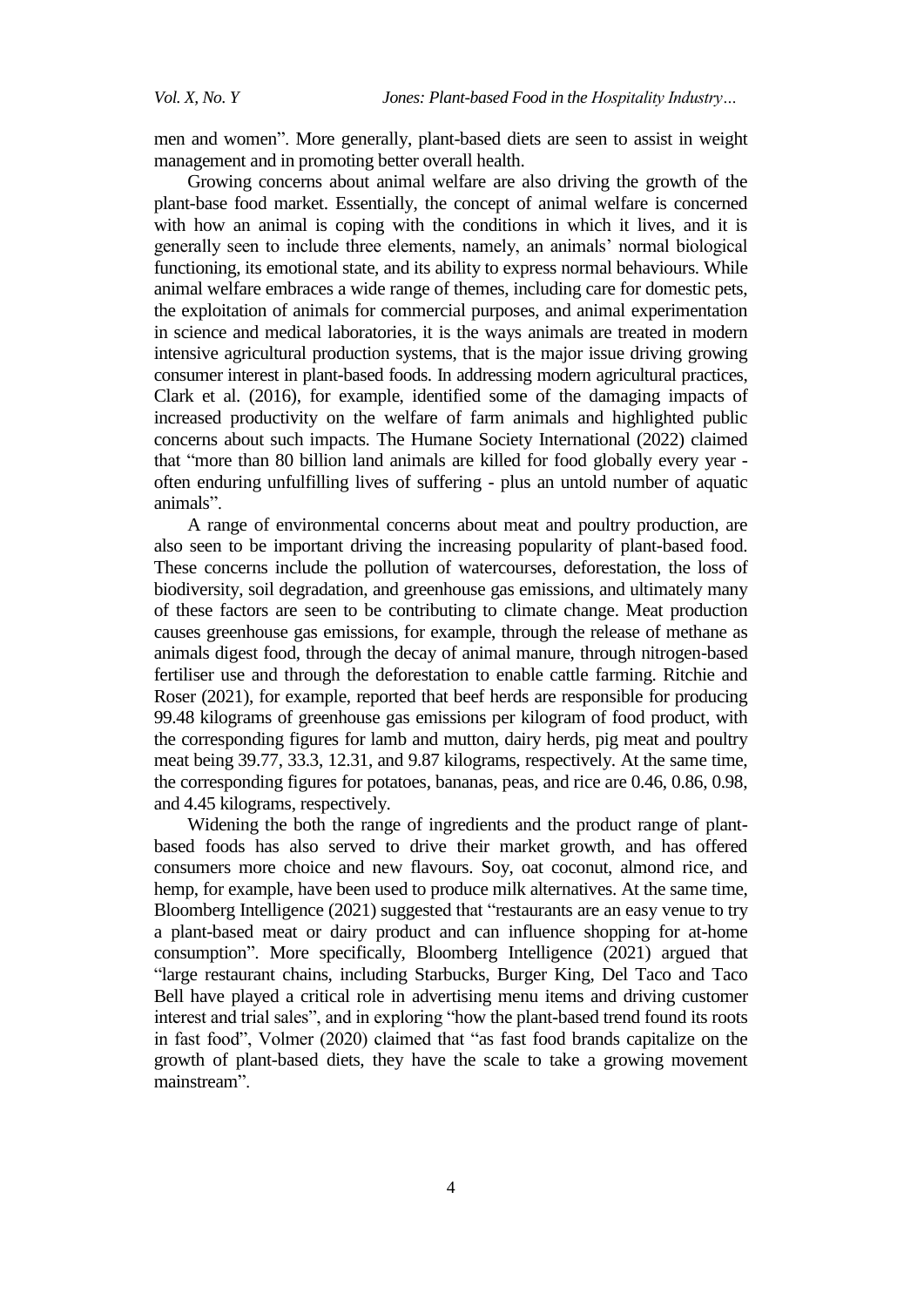#### **Cameo Literature Review**

The hospitality industry's impact on society, the economy, and the physical environment in which it operates continues to attract considerable attention within the academic literature (e.g., Legrand et al. 2016, Jones et al. 2016, Parsa and Narapareddy 2021). While research in this genre has addressed an extensive range of themes, work on plant-based food in the hospitality industry, and more specifically in the fast food sector, has been limited. With that in mind this cameo literature review outlines this limited work and also illustrates some of the literature on the impact of fast food on both human and animal welfare, and the role of plant-based food in the transition to a more sustainable future, which seem to be relevant to the current study. As such, this review provides an academic context and a set of reference for the paper.

Very little research has been published on plant-based food in the fast food sector of the hospitality industry, but two papers merit attention. Larson (2020), provided a case study of the Plant Power Fast Food company, "a 100% plantbased brand", founded in San Diego in 2016, which had seven restaurants and a mobile truck operation four years later. The company's vision statement emphasised that "by demonstrating the viability of a plant-based, cruelty free, environmentally sustainable and healthier alternative in the fast-food restaurant format, we seek to expose millions of consumers to convenient and delicious plant-based meals" (Larson 2020). Looking to the future, Larson (2020) argued that the company will continue to change the landscape of the fast food industry, but recognised that as the company continues to expand it will need to forge new relationships with different suppliers.

Attwood et al. (2019) recognised that a number of fast food companies had added plant-based options to their menus, but in arguing that there was still much that the fast food sector could do to ensure that customers shift from meat towards these new menu additions, they suggested a number of development strategies which could be accommodated within existing business models. These strategies included using evocative language on menus to emphasise the positive attributes of plant-based items; listing plant-based items in the main body of the menu rather than in a separate vegetarian section; increasing the variety of plant-based items on the menu; and encouraging staff to promote plant-based options by recommending them as tasty and satisfying choices, rather than focusing on their environmental or health benefits.

Looking more widely across the hospitality industry, a variety of research themes can be identified, though the work on plant-based food within the industry is fragmented and it lacks a coherent framework. Drawing their empirical information from Taiwan, Chang et al. (2021) looked to examine the relationship among motivations, satisfaction and loyalty with plant-based food dining at destinations, and to determine if, and how, the attraction of plant-based dining moderated customer satisfaction and loyalty. The authors found that a positive relationship between motivations and satisfaction and loyalty in plant-based food dining, and motivations were found to comprise physical, cultural, interpersonal and prestige domains, while satisfaction and loyalty had three dimensions, namely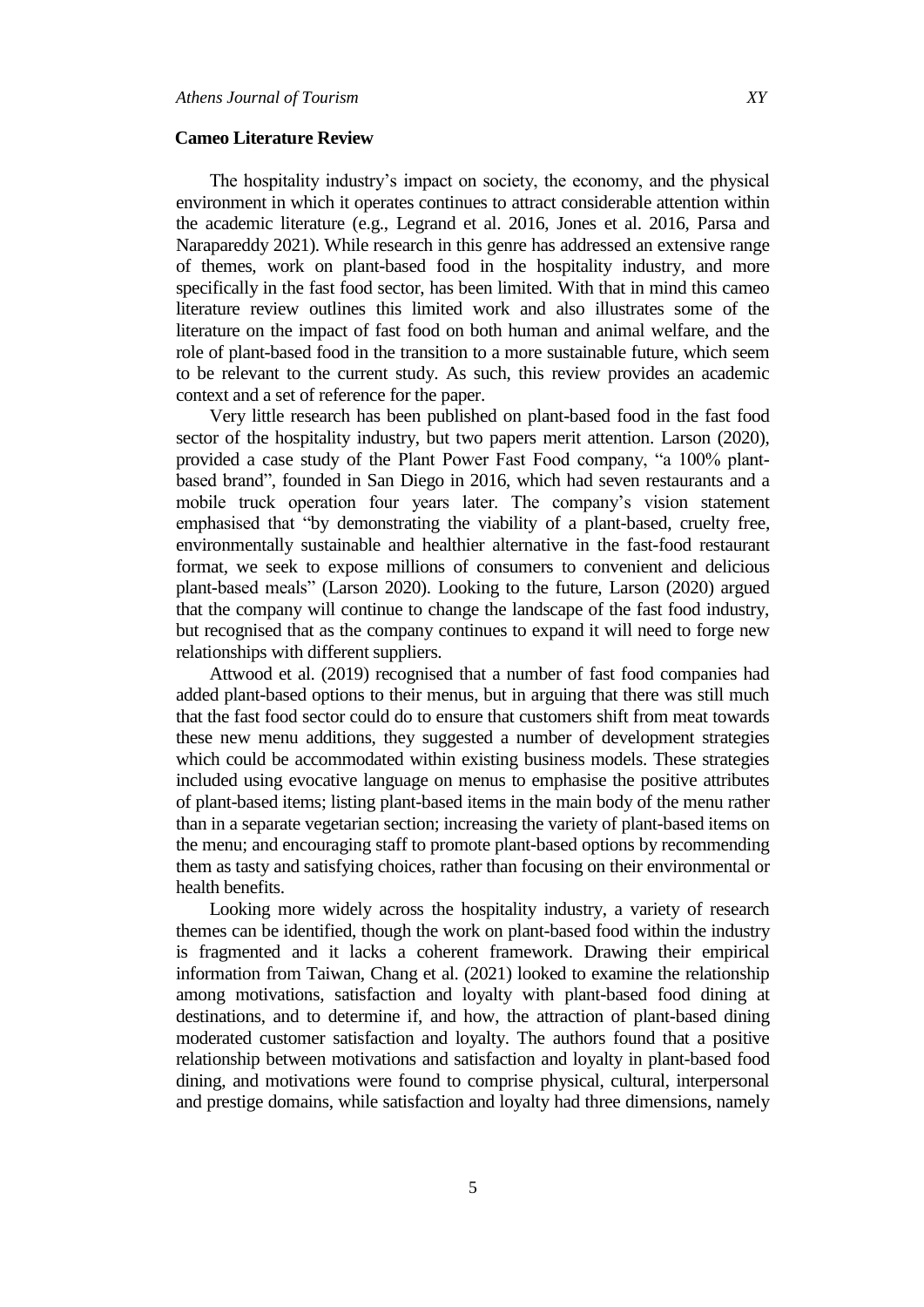overall satisfaction, intention to revisit, and intention to recommend. However, food attractiveness did not moderate the effect of motivations on satisfaction and loyalty. At a practical level, the authors concluded that plant-based restaurant operators and managers should have a deeper understanding of the distinctive characteristics of their target market.

Guachalla (2021) looked to understand how people following a plant-based diet for environmental, ethical, and health reasons influenced tourists' destination images from cognitive, affective and conative dimensions. The findings suggested strict plant-based diets stimulated "destination images of social belonging, images off-the-beaten-track, images of cosmopolitanism, and images of emotional solidarity rooted in these tourists' personal normative belief". The author also concluded that people following plant-based diets adapted their travel patterns and itineraries in their quest to find the businesses that catered for them. Sommit and Boonpaisarnsatit (2020) looked to identify the elements that contribute to the local-plant based gastronomy tourism experience in three area of Chiang Mai province in Thailand. The finding revealed that 21 local plants were contributing to the plant-based tourism experience, and the authors suggested that young chefs and health conscious people were the major target tourists, and that good conservation of local plants and effective communication via social media were crucial to the successful development of the tourism experience.

Bertella (2020) explored the possible experience design strategies for plantbased restaurants targeting a customer segment that is not limited to vegetarians. His findings suggested that although several design strategies that applied to generic restaurants were also relevant for plant-based restaurants, a number of additional considerations, including the quality of the food, the restaurant's atmosphere, and the attitude of all the staff that come into direct contact with customers are also vitally important. In recognising that vegetarians are a varied and heterogenous group, and that this means that hospitality workers must offer a wide variety of meals and combinations of plant origin, Šmugović et al. (2021) looked to gain a better insight into the awareness and attitudes of hospitality management towards plant-based foods.

The impact of fast food on human health has attracted research attention. Work on the "healthiness of US fast food meals 2008-2017" by Alexander et al. (2020), for example, revealed that significantly fewer fast food meals met the American Hospital Association's calorie criterion in 2015, 2016, and 2017, compared to 2008, and that there were no significant changes over time in the percentage of meals meeting the American Hospital Association's criteria for saturated fat, cholesterol or sodium. More specifically, research has been undertaken to address concerns that fast food is a significant cause of obesity in children and young people. In concluding a study of fast food consumption among young adolescents in low- and middle-income countries, Li et al. (2020), for example, emphasised the urgent need to prioritise the implementation of healthy diet programmes to improve adolescent health in these countries.

Animal welfare is an increasingly high-profile issue within many societies and widespread concerns have been expressed about the ways animals are treated in modern intensive agricultural production systems. Research on how fast food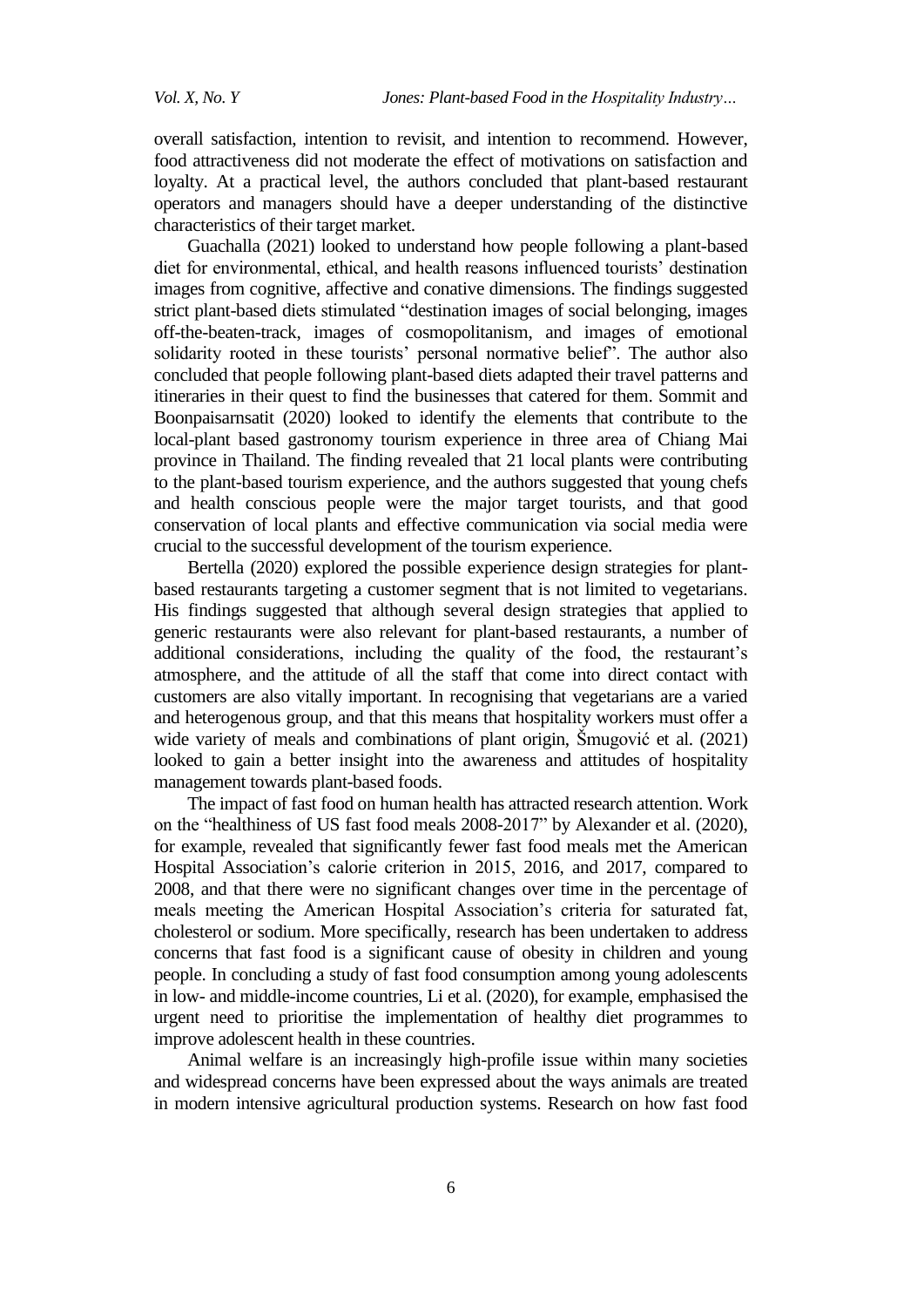promote high levels of animal welfare.

companies, particularly those companies where meat- and chicken-based products are dominant menu items, has attracted attention in the literature. Well over a decade ago, Adams (2008), for example, suggested that while some fast food chains had responded to pressure for changes in animal welfare, concerns still remained that steps taken to address supplier misconduct and noncompliance were limited. More recently, Jones and Comfort (2022) explored how some of the leading fast food companies have addressed animal welfare, and suggested that the companies' commitments to animal welfare were aspirational, and at least one step removed from the production process, and that there are concerns about the auditing and external assurance processes, that many companies employed to

More generally, the environmental impact of fast food companies has attracted increasing research attention, and here the need to move to a more sustainable future has often been a focal point. Beverland (2014), for example, argued that "livestock production has an enormous impact on climate change emissions, resource use, habitat loss, and the availability of staples for consumers in developing countries", while Alae-Carew et al. (2022) suggested that "our current global food systems and patterns of consumption are unsustainable for human and planetary health". Further, Alae-Carew et al. (2022), argued that "a global transformation towards sustainable food systems is crucial for delivering on climate change mitigation targets worldwide. In high- and middle-income settings, plant-based meat and dairy alternatives present potential substitutes for animal sourced foods, and a pathway to transition to more sustainable diets".

## **Methodology**

Given the perceived importance of fast food companies in popularising plantbased foods, this paper looks to explore how the leading fast food chains in the UK promoted plant-based menu items on their websites, and in store. Ten companies, namely, McDonalds, Subway, Kentucky Fried Chicken, Starbucks, Burger King, Pizza Hut, Dominos, Nando's, Costa Coffee, and Café Nero which were the leading fast food companies amongst the UK's most popular dining brands (Statista 2021b) were selected to provide the frame of reference for the study. The selected fast food companies specialise in a range of different menu items, and as such, can be seen to reflect the potential variety of plant-based foods within the UK's fast food sector.

In looking to explore if, and how, the selected companies promoted plantbased menu items, the author adopted a simple twin tack approach, though in pursuing this approach the focus was on how the leading fast food companies approached plant-based menu items rather than on a comparative analysis of their plant-based menus. Firstly, an internet search using the key phrase, plant-based menu and the name of each of the selected fast food companies, was conducted in January 2022 using Google as the search engine. Secondly, the author undertook a simple observational survey of if, and how, the selected fast food companies looked to promote plant-based menu items in their outlets. The survey was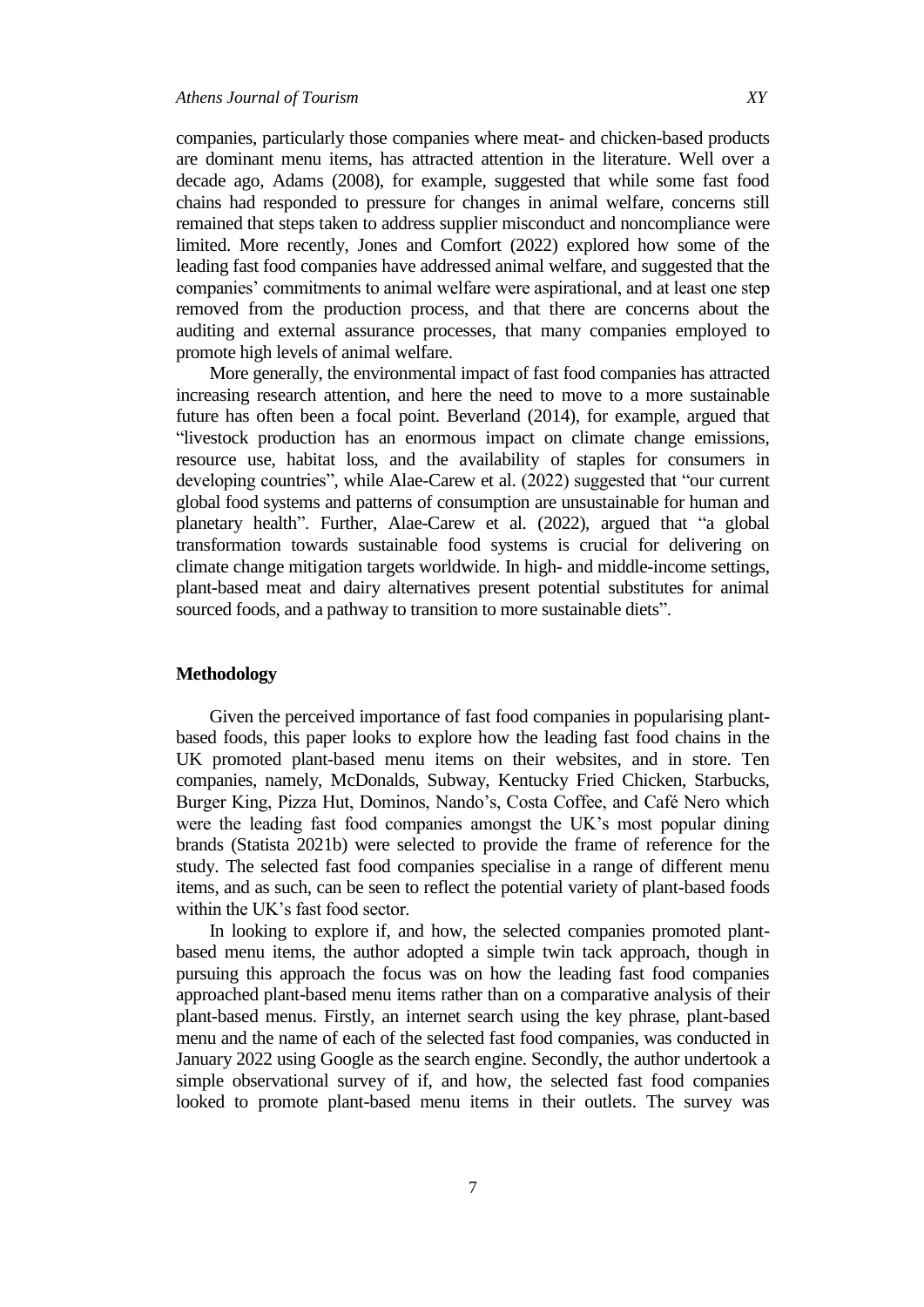undertaken in each of the selected companies' outlets within Cheltenham, a town with a population of some 115,00 people, located in the South West of England, during January 2022.

The author recognised that while this simple, approach was fit for purpose in an exploratory study, it has its limitations. There are issues, for example, about the extent to which the information on plant-based food posted on the Internet genuinely reflects corporate thinking, but the author believes this to be appropriate in an exploratory review. At the same time, the outlet survey provides a snap shot, at a particular place, and point in time, of how the selected companies were looking to promote their plant-based menu items. However, the author suggests that such a survey was easily executed and readily replicable, and that it captured an accurate picture of how information on the availability of plant-based menu items were, or were not, being presented to customers at the point of sale.

## **Findings**

The findings revealed that the majority of the selected fast food companies promoted their plant-based menu items but there were variations in the scale, and in some cases arguably in the authenticity, of their offer However, rather than describing the full details of how each of the companies promoted their plantbased offer, three themes, namely, corporate mission, headline items, and menu listings, can be identified, though not all companies focused on each of these themes.

Some of the companies promoted plant-based foods as an important element in their mission. Starbucks (2022), for example, argued that "building on Starbucks [sustainability commitment,](https://stories.starbucks.com/stories/2020/starbucks-solidifies-pathway-to-a-planet-positive-future/) the company's goal is to expand plant-based choices as an environmentally friendly menu contributes to our [goal](https://stories.starbucks.com/stories/2020/message-from-starbucks-ceo-kevin-johnson-starbucks-new-sustainability-commitment/) [t](https://stories.starbucks.com/stories/2020/message-from-starbucks-ceo-kevin-johnson-starbucks-new-sustainability-commitment/)o be a resource positive company", and to that end Starbucks (2022) "continues to introduce new drinks and food to menus globally while innovating with plantbased ingredients across key platforms like espresso, cold brew, refreshment, food and more". Further, the company claimed that "customer interest in the plantbased food market has continued to grow with a 9% increase between 2019 and 2020 and reports of a substantial shift in customer demand worldwide", that "our aim is to provide our customers a variety of choices as part of their Starbucks experience and we look forward to hearing feedback from our partners (employees) and customers", and emphasised "expanding Starbucks plant-based menu globally tis one of the ways we are pursuing our goal to reduce our carbon footprint by 50%" (Starbucks 2022).

Burger King (2021) reported "at Burger King we believe in living, and, maybe more importantly eating Your Way", and "that is why we want to be the global leaders in Plant-based alternatives in the quick-service industry", and "our aim is to do this by offering vegan, vegetarian and plant-based alternative that do not compromise on flavour or price". In a similar vein, in promoting "Beyond Fried Chicken", Kentucky Fried Chicken (Yum Brands 2022), reported "the mission from day one was simple-make the world-famous Kentucky Fried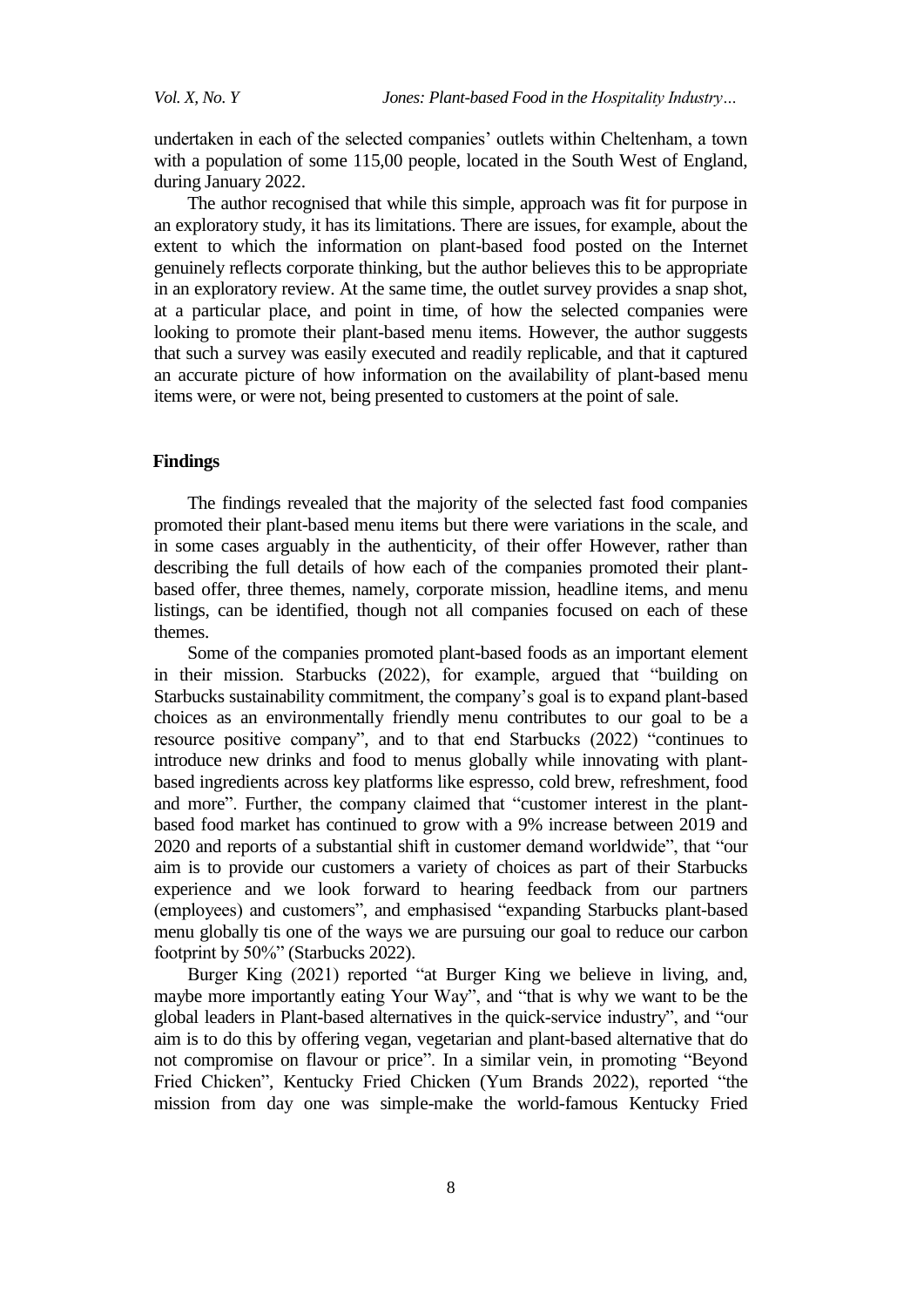Chicken from plants", and "over two years later we can say mission accomplished".

Some of the selected companies, perhaps most iconically, McDonalds, headlined plant-based items on their corporate websites. McDonalds (2022) highlighted the "McPlant", which the company describes as "a vegan burger made with a juicy plant-based patty", which contains "vegan sandwich sauce, ketchup, mustard, onion, pickles, lettuce, tomato, and a vegan alternative to cheese in a sesame seed bun". The company claimed "pea protein is one of the main ingredients in the patty, along with other quality ingredients which are turned into a great tasting meat alternative", and that the "McPlant is cooked separately from other McDonald's burgers and sandwiches, using dedicated equipment to ensure it doesn't come into contact with meat products" (McDonalds 2022).

Nando's (2022) website suggested "if you're looking for something plantbased, we'd recommend trying The Great Imitator, which tastes just like our famous PERi-PERi chicken, but it's made completely from pea-protein". However, this suggestion comes with two warnings, namely "we just need to mention that although our kitchens aim to keep all plant-based products away from ingredients derived from animal origin, we cannot guarantee this", and that while "The Great Imitator is a plant-based recipe however the wrap and baste contain shellac" (Nando's 2022). Burger King (2021), described its "Vegan Royale", the "new variant of our iconic chicken burger" as "the crowning glory of our plant-based menu".

Plant-based menu items, were promoted by all the selected companies, though such items were normally very much in the minority on their menus, and in some cases the plant-based description was qualified. The Subway (2021a) website, for example, advertised its "Plant Patty", which was described as being "packed with red onion, red and green peppers, carrot, spinach, corn, white cabbage, peas, and green chillies", with the message "this patty's for plant lovers". However, this advertisement was accompanied by the caution that "our plant-based ingredients may come into contact with non-plant-based ingredients" (Subway 2021a). Subway also listed other plant-based menu items including the "Tastes Like Chicken Tikka", and the "Meatless Meatball Marinara" (Subway 2021b). Kentucky Fried Chicken (n.d.) suggested "if you're looking for finger lickin' flavour without the chicken, you're in the right place. Coated in our famous 11 herbs and spices, our Original Recipe Vegan Burger will definitely satisfy your plant-based cravings".

Costa Coffee (2020) listed its "Veggie Breakfast Box", the "Vegan Bac'n Breakfast Bap", and the "Vegan Macaroni Cheese", amongst its food menu items. However, though the cream cheese in the latter item was described as being dairy free, the ingredients of the breakfast box included free range eggs. Pizza Hut (2022) suggested that "when it comes to vegan dining, it can often be hard to find delicious food that fits the bill for a plant-based diet", but claimed "this is where Pizza Hut Restaurants come into play. With a truly awesome Vegan menu, including Vegan Pizzas' Sides and Deserts, we really are the place to be for yummy vegetarian food".

The observational survey revealed that some of the selected fast food companies advertised at least one of their plant-based menu items, prominently at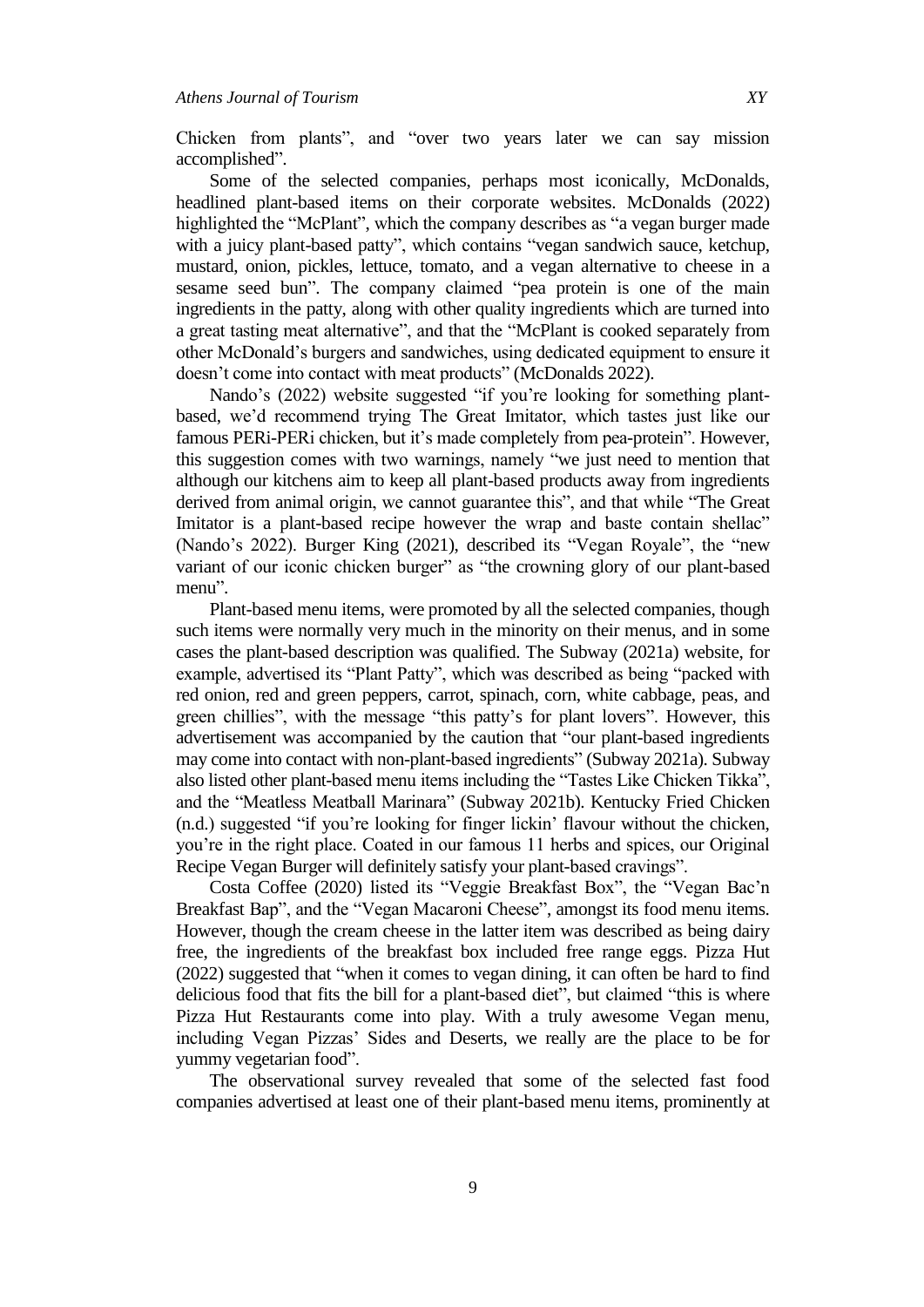their outlets, as illustrated below. A large canvas sign outside the McDonalds outlet, for example, showed an image of "McPlant", described as "Our Iconic Taste, Plant Based", while each tray provided for customers eating in the restaurant, had a placeholder mat, which provided full details of all the ingredients of the "McPlant". A poster holder advertising board on the pavement outside Caffe Nero advertised its "Plant Powered Breakfast", described as "protein rich plant-based sausages in a freshly toasted ciabatta", and its "Plant Powered Panini", described as a "spicy chicken style panini made from pea and soy protein". A poster in the front widow of the Subway outlet, read "Plant Based Big Taste", to promote its TLC (Tastes Like Chicken) sub, while an illuminated sign above the counter read "Plant-Based Meal Big Deal". The posters in the window of the Kentucky Fried Chicken and the Domino's outlets both advertised the companies' vegan offers but made no mention of them being plant-based.

## **Concluding Reflections**

The findings revealed that the leading fast food companies within the UK were promoting their plant-based items at both the corporate and outlet level. That said, a number of issues merit concluding reflection. The general emphasis of the companies' promotions is on plant-based additions to their menus, but the leading fast food companies made no attempt, for example, to associate the introduction of plant-based menu items with a healthier diet. On the one hand, this raises general issues about advantages and disadvantages of a plant-based diet, and while many advantages have been identified, including lower cholesterol and saturated fat intakes, and reductions in the incidence of chronic inflammatory diseases, there are also concerns about protein, and certain nutrient, deficiencies. At the same time, and particularly with the onset of the COVID-19 pandemic, it is important to recognise that many consumers have looked towards immunity by increasing the number of medicinal and ayurvedic plant extracts, such as garlic, ginger and turmeric, in their food intake, and here many fast food companies, who use such extracts in some of their products, can be seen to be helping to assuage consumers' health concerns. On the other hand, recent research (e.g., Tso and Forde 2021) suggests that some plant-based items may be highly processed and have a high calorie and sodium count, so it may not necessarily be in the best interests of fast food companies to disclose detailed nutritional information about their plant-based menu items.

Notwithstanding such concerns, a move towards a substantial increase in their plant-based menus could provide a major challenge to the major fast food companies and to their traditional offers. The majority of the selected fast food companies based their business models around a focused menu that is either meat or chicken based, while the others have made extensive use of cheese or dairy products. However, if consumers look to reduce animal product intake and increasingly come to demand what they see as healthier plant-based menu choices, coupled with the convenience of the fast food companies' offer, this could be seen to challenge the fast food companies' animal products-based business models. As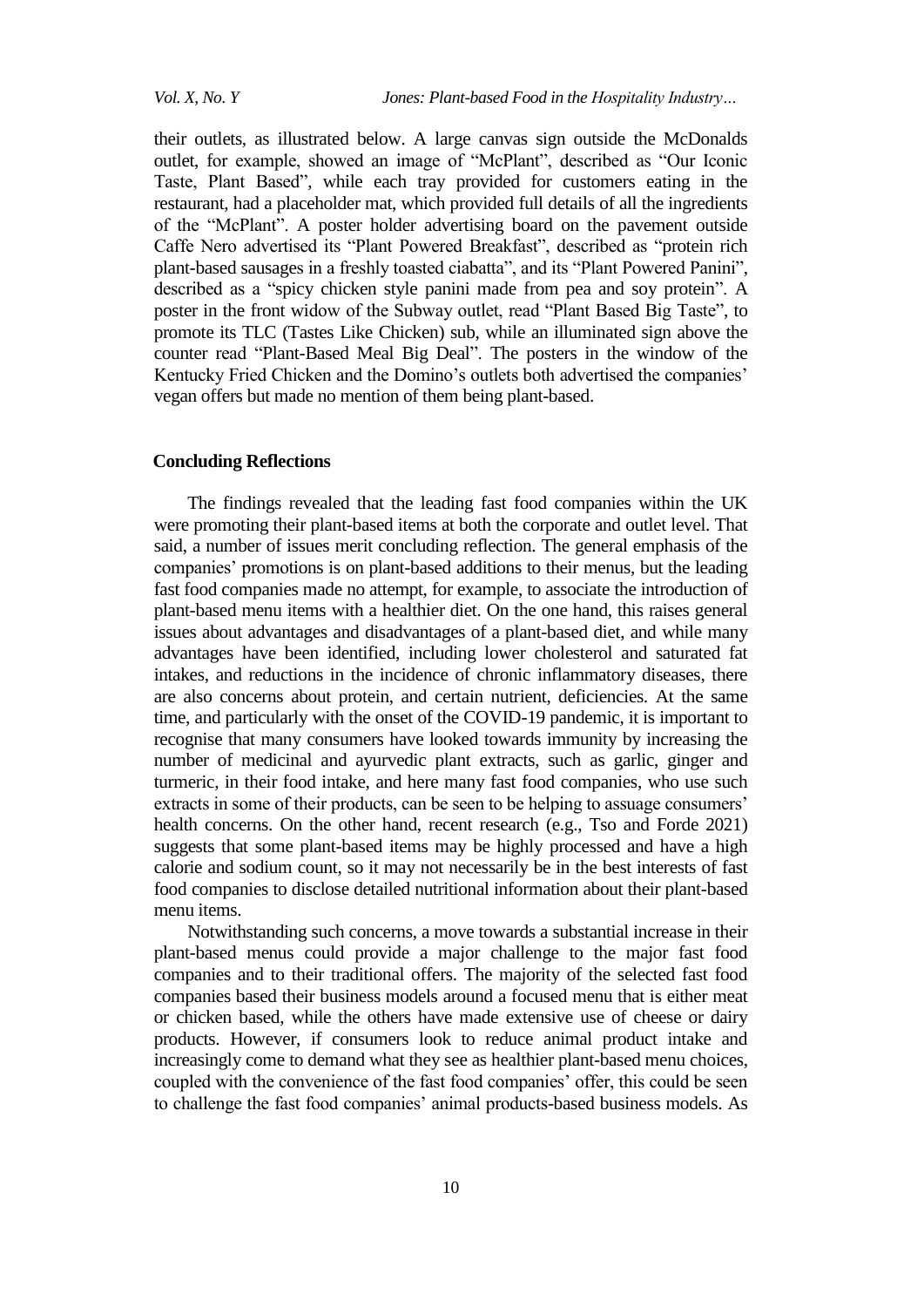such, the leading fast food companies might be seen to have a vested interest in maintaining the main focus of their menu offers around animal-based menu items, rather than expanding their plant-based items more fully.

At the same time, there may also be countervailing issues about the mutually reinforcing impact of the growth of plant-based products on both consumers and fast food companies. On the one hand, if the taste and flavour of an albeit limited range of plant-based items on fast food companies' menus appeals to consumers, then such consumers may increasingly be driven to purchase plant-based food products as part of their wider food shopping behaviour. Whether the leading fast food companies will need to broaden their plant-based menus to trigger such a move currently remains to be seen. On the other hand, in introducing plant-based menu items, the fast food companies will monitor their sales impact closely and, if their monitoring and evaluation research shows that the initial introductions have generated positive responses from consumers, they may then look to consider the introduction of further additions to their plant-based menus, which may in turn lead to revisions to their conventional business models.

More generally, the widespread adoption of plant-based diets is seen to be an important element in the transition to a more sustainable future. While the food people consume at, or from, fast food outlets, is normally only a relatively small proportion of their total food intake, Bloomberg Intelligence (2021) emphasised the important role the major fast food companies could play in driving the wider consumption of plant-based foods across society, and thus in contributing to the development of more sustainable food systems, in mainstreaming plant-based diets, and ultimately in helping to secure a more sustainable future. However, two issues might be seen to call such a scenario into question. Firstly, it remains to be seen if any wholesale extension of the major fast food companies' plant-based food range, can, and will, be accommodated within their existing business models. Secondly, the extent to which fast food companies are leading, or simply responding to, consumer concerns about the impacts of meat consumption on human health, animal welfare or more generally on the planet, is far from clear. The increasingly wide constituency of such concerns, might be seen to suggest that looking to the medium-term future, the fast food companies will have a limited, rather than a leading, role, in driving plant-based consumption across society.

While this short paper has a number of limitations, as outlined earlier, the author believes that it contributes to what is currently seen to be a gap in the hospitality literature, and that it can provide a platform for future research. More specifically, the role of plant-based food in the fast food sector offers a wide variety of potential research agendas. At the corporate level, for example, there may be opportunities to examine the leading fast food companies' strategic thinking in determining the nature, and the extent, of their plant-based menus, how these companies develop, and market test, their plant-based items, and how they accommodate them into their existing business models. At the operational level, researchers may want to explore how employee training programmes are designed and developed to help staff to promote plant-based items to customers, and to evaluate the success of such programmes. At the customer level, market research could focus on if, and how, the fast food companies' advertising and promotional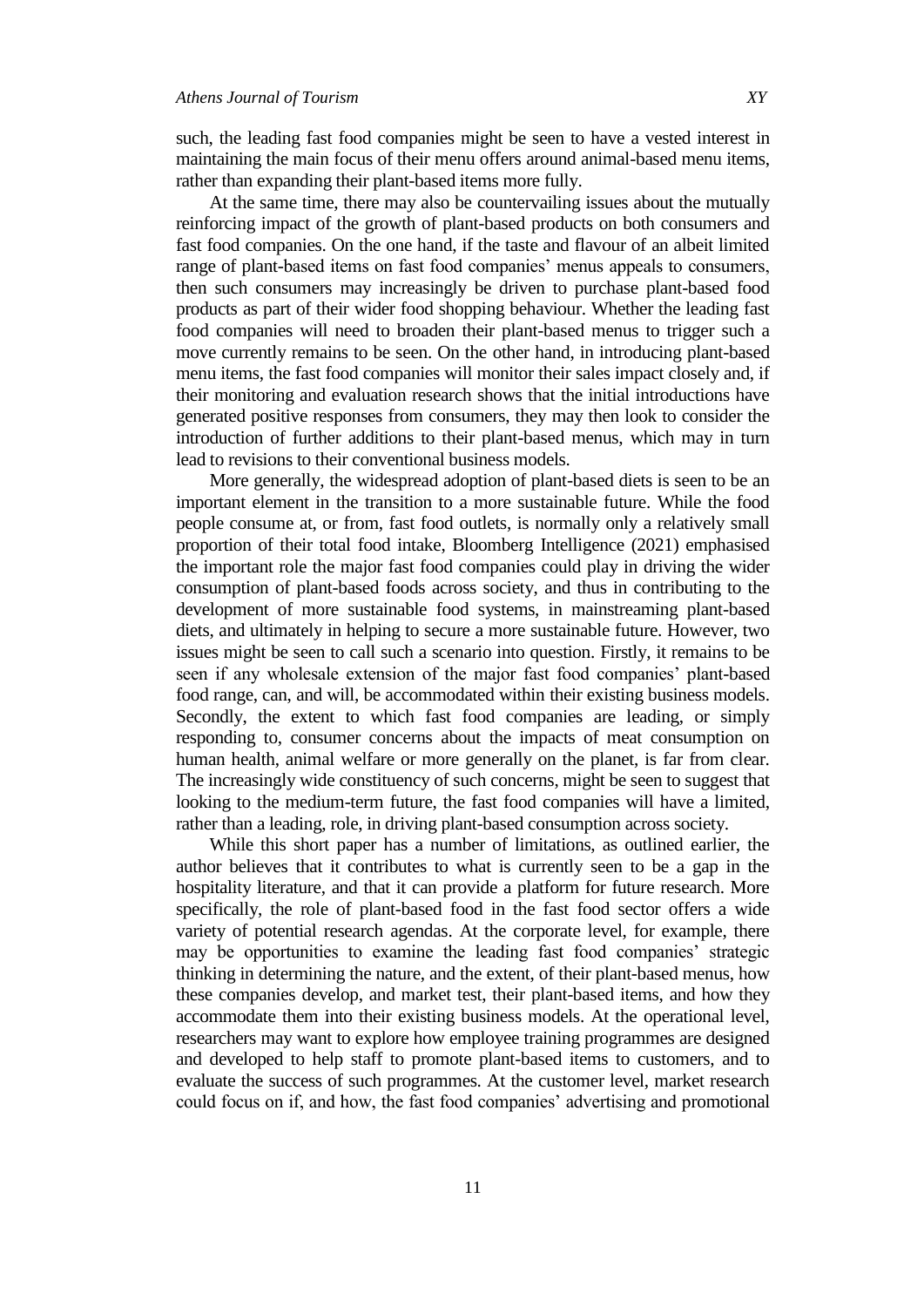programmes influence buying behaviour, and if such programmes are successful in attracting new groups of consumers.

## **References**

- Adams RJ (2008) Fast food and animal rights: an examination and assessment of the industry's response to social pressure. *Business and Society Review* 113(3): 301–328.
- Alae-Carew C, Green R, Stewart C, Cook B, Dangour AD, Scheelbeek PFD (2022) The role of plant-based alternative foods in sustainable and healthy food systems: consumption trends in the UK. *Science of the Total Environment* 807(Part 3): 151041.
- Alexander E, Rutkow L, Gudzune KA, Cohen JE, McGinty EE (2020) Trends in the healthiness of U.S. fast food meals, 2008-2017. *European Journal of Clinical Nutrition* 75(Oct): 775–781.
- Attwood S, Holzer J, Vennard D (2019) *Will anyone eat a plant-based big Mac? Behavioural science says yes.* Retrieved from: [https://www.wri.org/insights/will](https://www.wri.org/insights/will-anyone-eat-plant-based-big-mac-behavioral-science-says-yes)[anyoneeat-plant-based-big-mac-behavioral-science-says-yes.](https://www.wri.org/insights/will-anyone-eat-plant-based-big-mac-behavioral-science-says-yes) [Accessed 28 January 2022]
- Bertella G (2020) Food experience design for plant-based restaurant[s.](https://www.sciencedirect.com/science/book/9780128177921) *[Case Studies of](https://www.sciencedirect.com/science/book/9780128177921)  [Food E](https://www.sciencedirect.com/science/book/9780128177921)xperiences in Marketing, Retail, and Events* 2020(Aug): 121–132.
- Beverland MB (2014) Sustainable eating; mainstreaming plant-based diets in developed economies. *Journal of Macromarketing* 34(3): 369–382.
- Bloomberg Intelligence (2021) *Plant-based food poised for explosive growth.* Retrieved from: https://assets.bbhub.io/professional/sites/10/1102795 PlantBasedFoods.pdf. [Accessed 13 January 2022]
- British Nutrition Foundation (2019) *Plant-based diets*. Retrieved from: https://www.nutrit ion.org.uk/puttin[g-it-into-practice/plant-based-diets/plant-based-diets/.](https://www.nutrition.org.uk/putting-it-into-practice/plant-based-diets/plant-based-diets/) [\[](https://www.nutrition.org.uk/putting-it-into-practice/plant-based-diets/plant-based-diets/)Accessed 16 January 2022]
- British Standards Institute (2020a) *100% plant-based foods definition agreed for the first time.* Retrieved from: https://bit.ly/35Vbpg[J.](https://www.bsigroup.com/en-GB/about-bsi/media-centre/press-releases/2020/december/100-plant-based-foods-definition-agreed-for-the-first-time/#:~:text=11%20December%202020,practices%20in%20communication%20and%20labelling) [Accessed 16 January 2022]
- British Standards Institute (2020b) *100% plant-based foods. Characteristics and composition. Code of practice*. Retrieved from: https://shop.bsigroup.com/products/1 0[0-plant-based-foodscharacteristics-and-composition-code-of-practice/standard.](https://shop.bsigroup.com/products/100-plant-based-foods-characteristics-and-composition-code-of-practice/standard) [Accessed 16 January 2022]
- Burger King (2021) *Plant-based options*. Retrieved from: https://www.burgerking.co.uk/ plan[t-based-options.](https://www.burgerking.co.uk/plant-based-options) [Accessed 25 January 2022]
- Chang J, Morrison A, Chen Y-L, Chang T-Y, Chen DZ-Y (2021) Does a healthy diet travel? Motivations, satisfaction and loyalty with plant-based food dining at destinations. *British Food Journal* 123(12): 369–382.
- Clark B, Stewart GB, Panzone LA, Kyriazakis I, Frewer LJ (2016) A systematic review of public attitudes, perceptions and behaviours towards production diseases associated with farm animals. *Journal of Agricultural and Environmental Ethics* 29(Apr): 55– 47.
- Clark J (2021) *The history of plant-based diets and plant-based diets.* Retrieved from: [https://plantbasednetwork.com/history-of-veganism-and-plant-based-diets/.](https://plantbasednetwork.com/history-of-veganism-and-plant-based-diets/) [Accessed 16 January 2022]
- Costa Coffee (2020) *Costa Coffee launces limited edition menu and gifs the nation 50% off all food purchases.* Available at: [https://bit.ly/3u3Bsu8.](https://bit.ly/3u3Bsu8)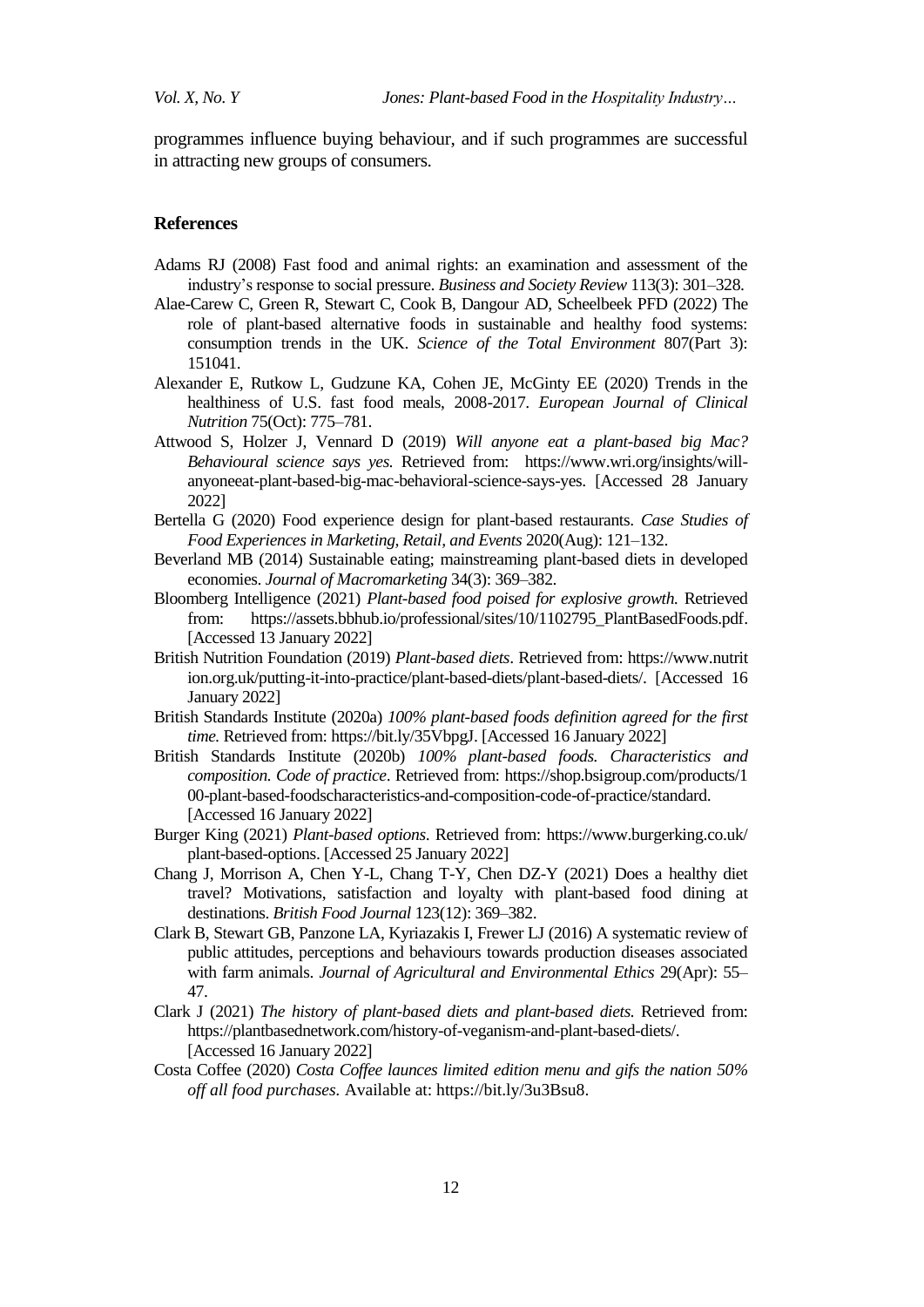- Deloitte (2019) *Plant based alternatives* Retrieved from: file:///C:/Users/s5750985/Down loads/deloitte-uk-plant-based-alternatives%20(1).pdf. [Accessed 14 January 2022]
- Good Food Institute (2022) *US retail market data for plant-based industry*. Retrieved from: [https://gfi.org/marketresearch/.](https://gfi.org/marketresearch/) [\[](https://gfi.org/marketresearch/)Accessed 16 January 2022]
- Guachalla A (2021) Plant-based diets and destination image: a holistic approach. *Journal of Tourism and Cultural Change* (Feb).
- Harvard Health (2021) *What is a plant-based diet and why you should try it*. Retrieved from: [htps://www.health.harvard.edu/blog/what-is-a-plant-based-diet-and-why-shoul](https://www.health.harvard.edu/blog/what-is-a-plant-based-diet-and-why-should-you-try-it-2018092614760) [d-you-tryit-2018092614760.](https://www.health.harvard.edu/blog/what-is-a-plant-based-diet-and-why-should-you-try-it-2018092614760) [Accessed 15 January 2022]
- Humane Society International (2022) *Eat kind for animals, people and the planet*. Retrieved from: [https://action.hsi.org/page/42461/petition/1?ea.tracking.id=website.](https://action.hsi.org/page/42461/petition/1?ea.tracking.id=website) [Accessed 16 January 2022]
- Jaske B, Jaske B, Pajek M, Pajek J (2019) Uric acid and plant-based nutrition. *Nutrients*  11(8): 1736.
- Jones P, Comfort D (2022) A review of fast food companies' approaches to animal welfare. *Journal of Tourism and Hospitality Insights* 5(1): 32–44.
- Jones P, Hillier D, Comfort D (2016) Sustainability in the hospitality industry: some personal reflections on corporate challenges and research agendas. *International Journal of Contemporary Hospitality Management* 28(1): 36–67.
- Kentucky Fried Chicken (n.d.) *Vegans do yourself a favour.* Retrieved from: https:// www.kfc.co.uk/vegan. [Accessed 16 March 2022]
- Larson SM (2020) Plant power fast food (San Diego, California). *Journal of Values-Based Leadership* 13(2): 19.
- Legrand W, Sloan P, Chen JS (2016) *Sustainability in the hospitality industry*. Oxford: Routledge.
- Li L, Sun N, Zhang L, Xu G, Liu J, Hu J, et al. (2020) Fast food consumption among young adolescents aged 12–15 years in 54 low- and middle-income countries. *Global Health Action* 13(1): 1795438.
- McDonalds (2022) *McPlant*. Retrieved from: [https://bit.ly/3MWhHwW.](https://bit.ly/3MWhHwW) [Accessed 24 January 2022]
- Nando's (2022) *Is there anything on your menu suitable for vegans.* Retrieved from: https://help.nandos.co.uk › en-gb › articles › 36001622. [Accessed 25 January 2022]
- Ostfeld RJ (2017) Definition of a plant-based diet and overview of his issue. *Journal of Geriatric Cardiology* 14(5): 315.
- Parsa HG, Narapareddy V (2021) *Sustainability, social responsibility and innovation sin the hospitality industry.* New Jersey: Apple Academic Press.
- Pizza Hut (2022) *VEGAN FAQS.* Retrieved from: https://www.pizzahut.co.uk/restaurants/ about/faqs/vega[n-faqs/.](https://www.pizzahut.co.uk/restaurants/about/faqs/vegan-faqs/) [Accessed 25 January 2022]
- Richi EB, Baumer B, Conrad B, Darioli R, Schmid A, Keller U (2015) Health Risks associated with meat consumption: a review of epidemiological studies*. International Journal of Vitamin Nutrient Research* 85(1–2): 70–78.
- Ritchie H, Roser M (2021) *Environmental impacts of food production.* Retrieved from: [https://ourworldindata.org/environmental-impacts-of-food.](https://ourworldindata.org/environmental-impacts-of-food) [Accessed 16January 2022]
- Root the Future (2020) *What is the true definition of plant-based and why does it matter?* Retrieved from: [https://rootthefuture.com/definition-of-plant-based/.](https://rootthefuture.com/definition-of-plant-based/) [Accessed 14 January 2022]
- Šmugović S, Pivarski BK, Grubor B, Knežević N (2021) Vegetarian diet -perceptions and attitudes of hospitality management. *Zbornik radova Departmana za geografiju, turizam I hotelijerstvo* 50(1): 70–77.